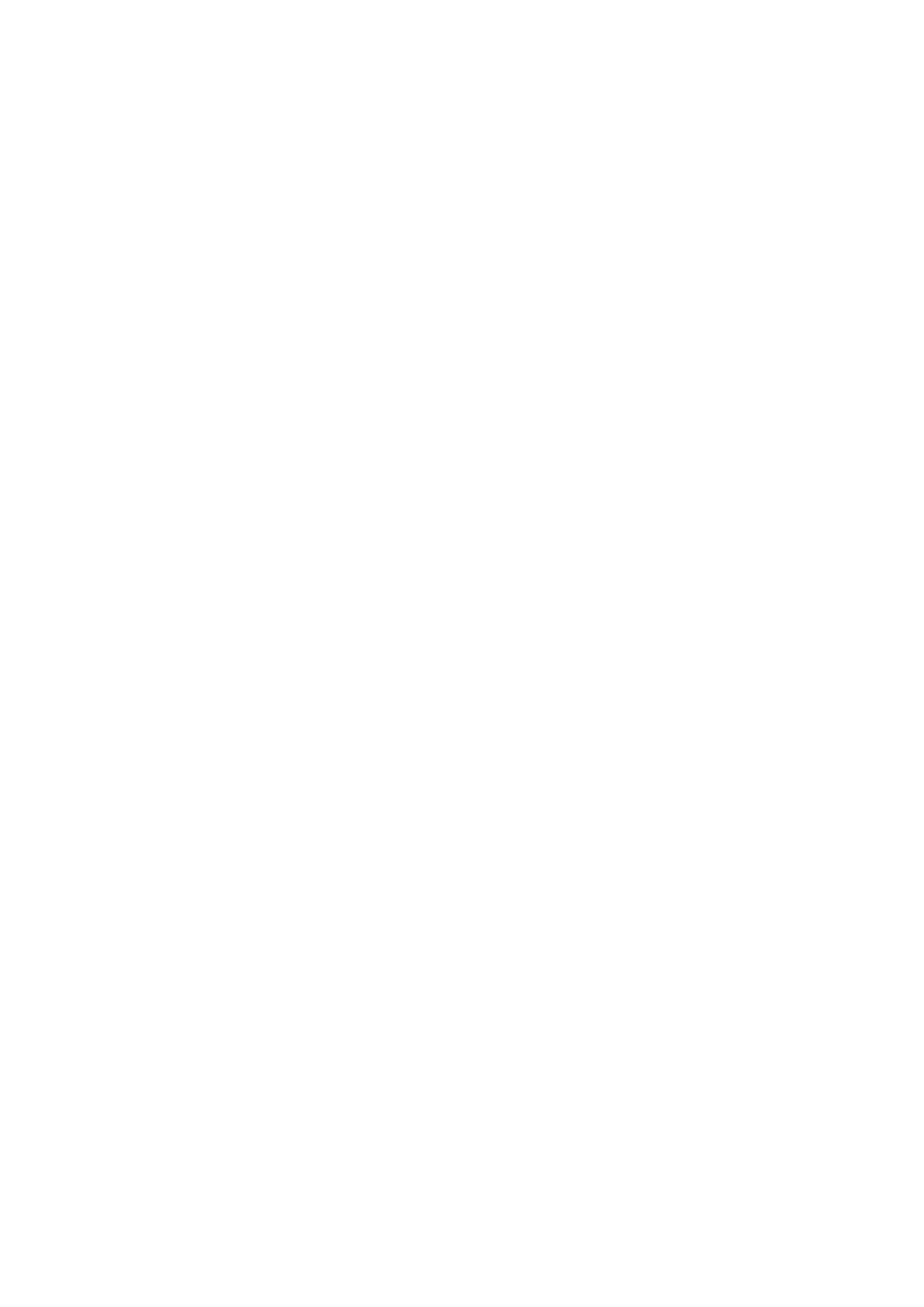## Table of Contents

| <b>Section</b> |                                                                                                           |                                                                                                                                                                                                                                                                                                                                                                                                                         | Page                                                                                           |
|----------------|-----------------------------------------------------------------------------------------------------------|-------------------------------------------------------------------------------------------------------------------------------------------------------------------------------------------------------------------------------------------------------------------------------------------------------------------------------------------------------------------------------------------------------------------------|------------------------------------------------------------------------------------------------|
| 1              | 1.1<br>1.2 <sub>2</sub><br>1.3<br>1.4                                                                     | <i><b>Introduction</b></i><br>Purpose<br><b>Latest Restrictions and Advice</b><br>CSOP and Ongoing Monitoring<br>Roles and Responsibilities                                                                                                                                                                                                                                                                             | 2<br>$\overline{2}$<br>$\overline{2}$<br>$\overline{2}$<br>$\overline{2}$                      |
| 2              | 2.1<br>$2.2\overline{ }$<br>2.3<br>2.4<br>2.5<br>2.6<br>2.7<br>2.8<br>2.9<br>2.10<br>2.11<br>2.12<br>2.13 | <b>Use and Occupation of Lodge</b><br><b>Bookings</b><br>Prior to departure<br>Check In<br>Check Out<br>On arrival<br>Signage<br>Covid 19 Safe Controls - Personal Hygiene, Social Distancing & Cleaning<br>Restrictions on attendance at AAC Dinner Plain lodge<br>Visitors to the Lodge<br>Occupation of Lodge<br>Numbers using the Lodge<br>Lodge Cleaning<br>Actions in the Event of a COVID contamination in Lodge | 3<br>$\begin{array}{c}\n3 \\ 3 \\ 3 \\ 3\n\end{array}$<br>4<br>4<br>4<br>4<br>5<br>5<br>6<br>6 |

## Appendix A

Summary - Risk Management Response and Covid 19 Action Plan

### Appendix B

Cleaning Guidelines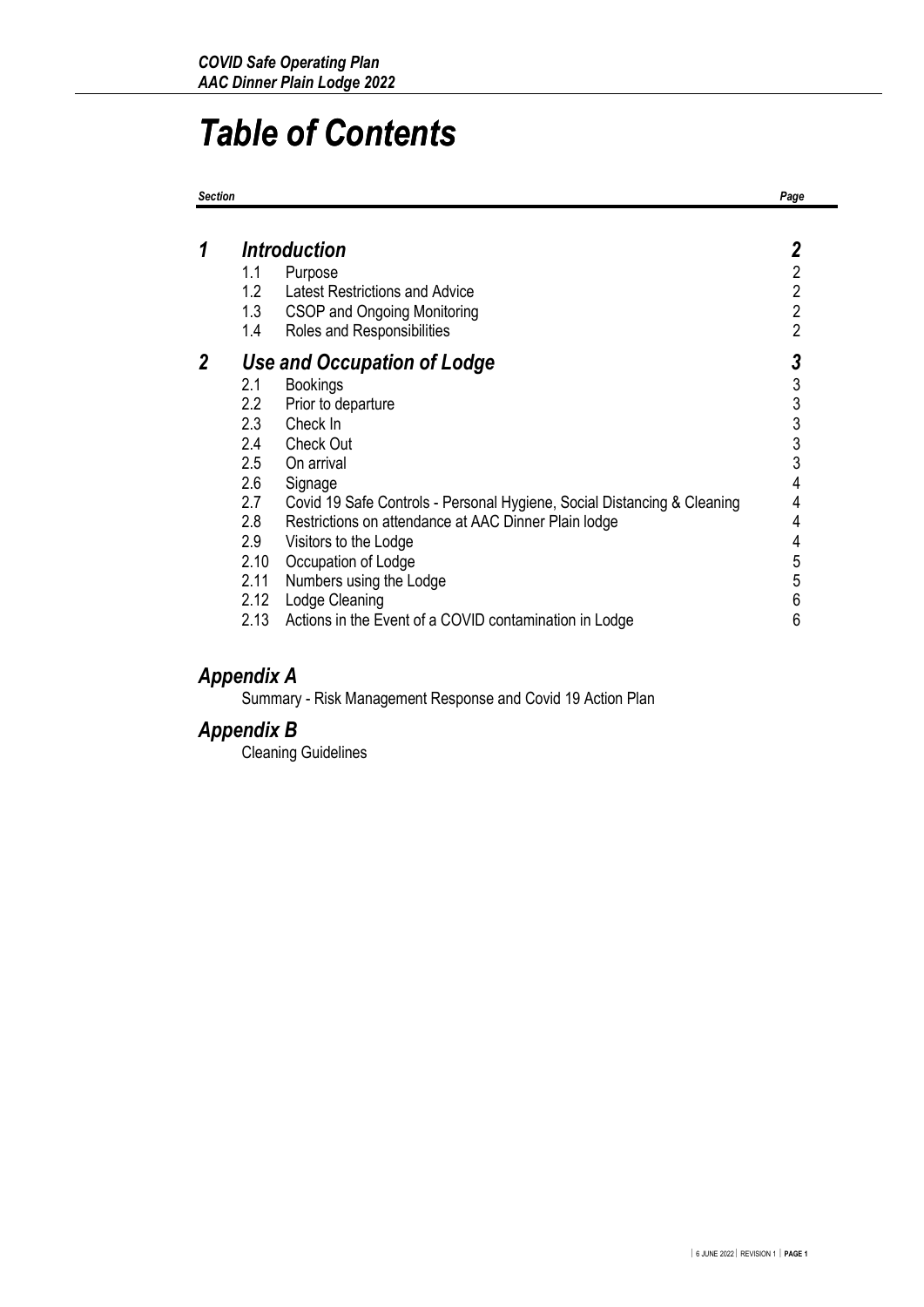# 1 Introduction

#### 1.1 Purpose

This Covid Safe Operating Plan ("CSOP") has been prepared in response to the Coronavirus COVID-19 pandemic. This CSOP details how the Australian Alpine Club Dinner Plain (the "Lodge") will introduce a range of controls in addition to its normal operations to minimise the health and safety risks of COVID 19 to all members and guests, as well as to the wider community.

This CSOP has taken account of the various restrictions and guidelines issued by relevant authorities at the Federal and State Government level as well as directions issued by relevant authorities such as the Victorian Department of Health and Human Services.

All members and their guests are required to comply with this CSOP. A failure to comply with this CSOP may result in termination of membership at the discretion of the Australian Alpine Club Dinner Plain Board (the "Board").

#### 1.2 Latest Restrictions and Advice

All members and guests are encouraged to familiarise themselves with current Federal and State government guidelines and restrictions. For the most up to date information in Victoria, please go to the Coronavirus Victoria website at http://coronavirus.vic.gov.au/

#### 1.3 CSOP and Ongoing Monitoring

The COVID19 pandemic is an evolving situation with rapidly changing rules and requirements. The Board will notify members of any changes which are likely to impact the use of the Lodge.

This CSOP will be reviewed and amended by the Board as required to respond to further restrictions or easing of restrictions by the Victorian State Government. A copy of this CSOP can be downloaded from the Australian Alpine Club's website at www.aacdinnerplain.com.au or hard copies provided upon request.

#### 1.4 Roles and Responsibilities

The following briefly outlines the roles and responsibilities of the various persons and groups responsible for, or staying within, the Lodge.

- Board: setting policy in relation to the Lodge's COVID19 response, oversight of the use and restrictions relating to the Lodge, dealing with and resolving COVID19 infections, liaising with relevant authorities, advice to members and guests on relevant issues.
- Lodge Managers: ongoing monitoring of Lodge occupation, providing relevant signage and sanitising facilities, advising of COVID19 infections within the Lodge and wider resort area, organising Lodge cleaning in accordance with the direction from the Board.
- Booking Officer: ensuring that members and guests are aware of COVID19 guidelines, ensuring that this CSOP is provided to each booking party/member, restricting booking numbers to those recommended in this plan.
- Members and Guests: compliance with this CSOP, reporting possible and actual infections, using recommended hygiene and cleanliness measures as recommended by government and required by this CSOP.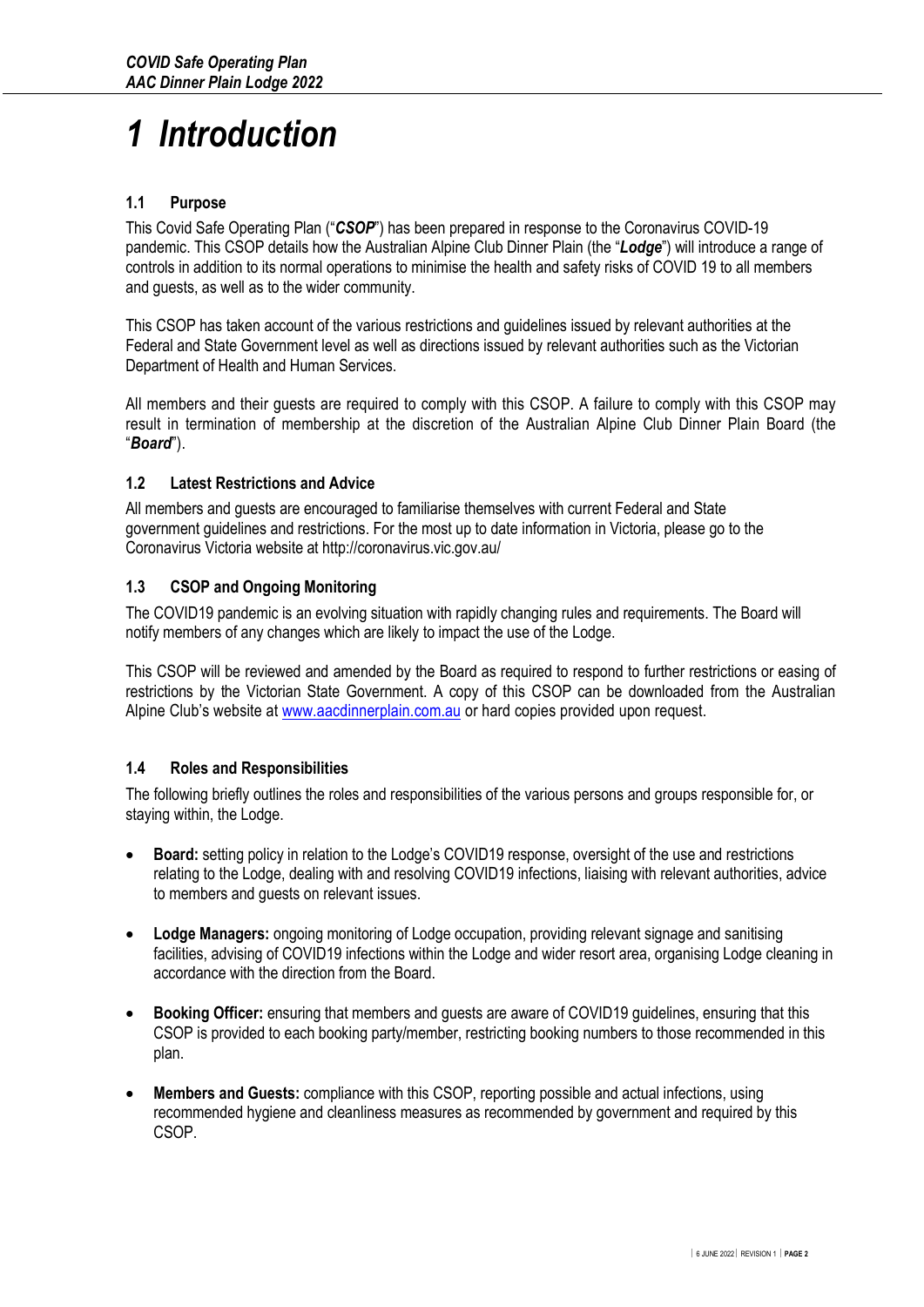# 2 Use and Occupation of Lodge

#### 2.1 Bookings

Subject to government guidelines and restrictions, the Lodge will remain open for bookings. The booking process will include the following actions to ensure compliance with this CSOP:

- The Booking Officer will confirm bookings with each member and ensure that the carrying capacity is not exceeded for each relevant week.
- Guidelines for use of the Lodge will be issued to each member and guest staying at the Lodge including the responsibilities of members who host guests, reminding members that they will be responsible for the actions of their guests including compliance with this CSOP.

If a member or guest is required to cancel bookings due to Covid -19 infection, testing or government regulations, that member or guest will receive a full refund or credit for future bookings.

If the Board is obliged to close the Lodge for a period due to government regulations or a decision by the Resort Operator to cease operations at the resort, full refunds will be granted for bookings during that period. This will only cover accommodation in the Lodge and members are advised to take out travel insurance to cover other costs.

#### 2.2 Prior to travelling to the Lodge

All members and guests must undertake a symptoms self-assessment and confirm that no member of their booking has a temperature or any signs of being unwell prior to departure. If in doubt, members and guests doubt, should take a 'RAT test'.

#### 2.3 Check In

- Members and guests must check in at the time specified in their booking and follow any advice of the Lodge Manager/s or information provided by the Booking Officer.
- Members and guests arriving outside these times may be unable to access the Lodge until it is ready.
- Early or late check-ins must be with the prior approval of the Lodge Manager/s.

#### 2.4 Check Out

- Members and guests must check out by 10am to allow time for cleaning, disinfecting, and preparing rooms for incoming members and guests.
- Members and guests are required to remove all luggage from the premises by 2pm.
- Luggage may be left at the premises after 2pm by arrangement with Lodge Manager/s.

#### 2.5 On arrival

- The Lodge Manager/s will provide information explaining procedures at the Lodge, including any information relevant to the operation of this CSOP.
- Hand sanitizer should be used when entering the Lodge and each time thereafter.
- The Lodge Manager/s will provide guests with an induction to the Lodge and explain each element of this CSOP.
- Any persons displaying COVID-19 symptoms (temperature, coughing, sore throat, tiredness) will not be permitted to enter the Lodge and will be advised to return home and seek medical advice until they have returned a negative rapid antigen test.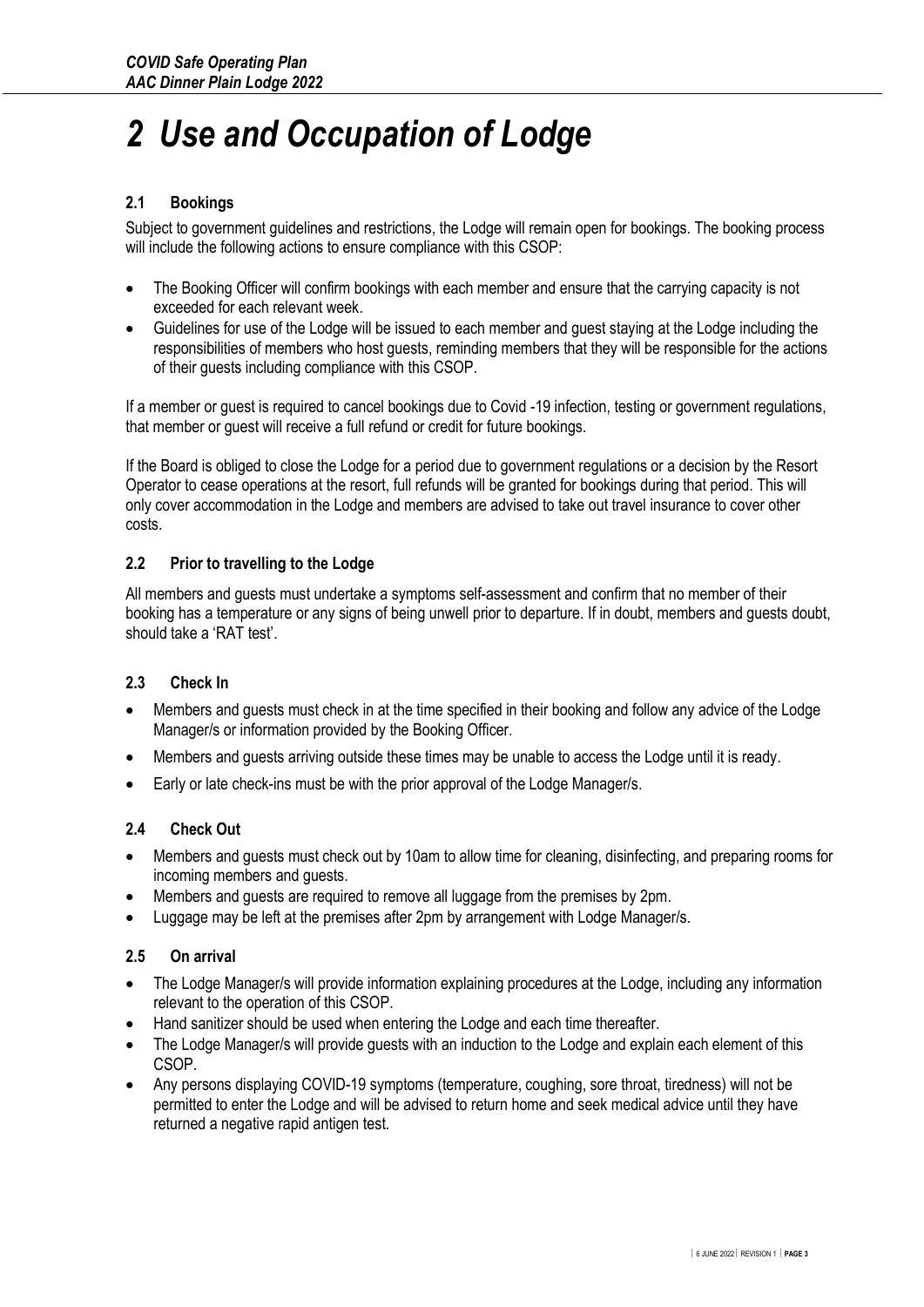#### 2.6 Signage

Signage has been installed throughout the Lodge to assist in educating and reminding members and guests of their responsibilities.

#### 2.7 Covid 19 Safe Controls - Personal Hygiene, Social Distancing & Cleaning

Members and guests are required to comply with the following:

#### Maintain Good Personal Hygiene

- Wash hands regularly and thoroughly with warm water;
- Disinfect hands regularly, using alcohol-based hand sanitisers;
- Cover mouth with elbow when coughing or sneezing;
- Avoid touching your face unless with clean hands;
- Manage your clothing and equipment to limit contact with others; and
- Stay at home if you feel unwell.

#### Maintain Social Distancing

- Limit personal contact;
- Maintain at least 1.5m from other people wherever possible; and
- Control the number of people in a room/area in accordance with the density quotient (see section 2.12).

#### Undertake Cleaning & Disinfecting

- Regularly clean and disinfect high touch areas after use; and
- Keep rooms clean and well ventilated.

There are sanitising/hygiene stations installed at all entry and exit points and strategically around the Lodge to assist members and their guests to comply with these requirements as well as advice in relation to cleaning requirements.

#### 2.8 Restrictions on attendance at AAC Dinner Plain lodge

A member or their guest/s will not be permitted to attend the Lodge if:

- They are or have been infected with COVID19 and have not recovered and are not clear of the infection (i.e., COVID negative);
- They are subject to a quarantine notice, self-isolation notice or similar; or
- They are unwell and/or are showing symptoms of COVID19 and have not tested negative or those test results are not yet available.

A doctor's certificate or pathology result will be required to confirm a negative test result if the above applies and attendance at the Lodge is at the discretion of the Board.

#### 2.9 Visitors to the Lodge

- No visitors are permitted to enter the Lodge;
- Contractors and other workers are permitted to enter the Lodge to undertake required subject to compliance with this CSOP;
- Persons delivering food or other items for members or guests are not permitted to enter the Lodge. Members and guests are to arrange collection outside the Lodge.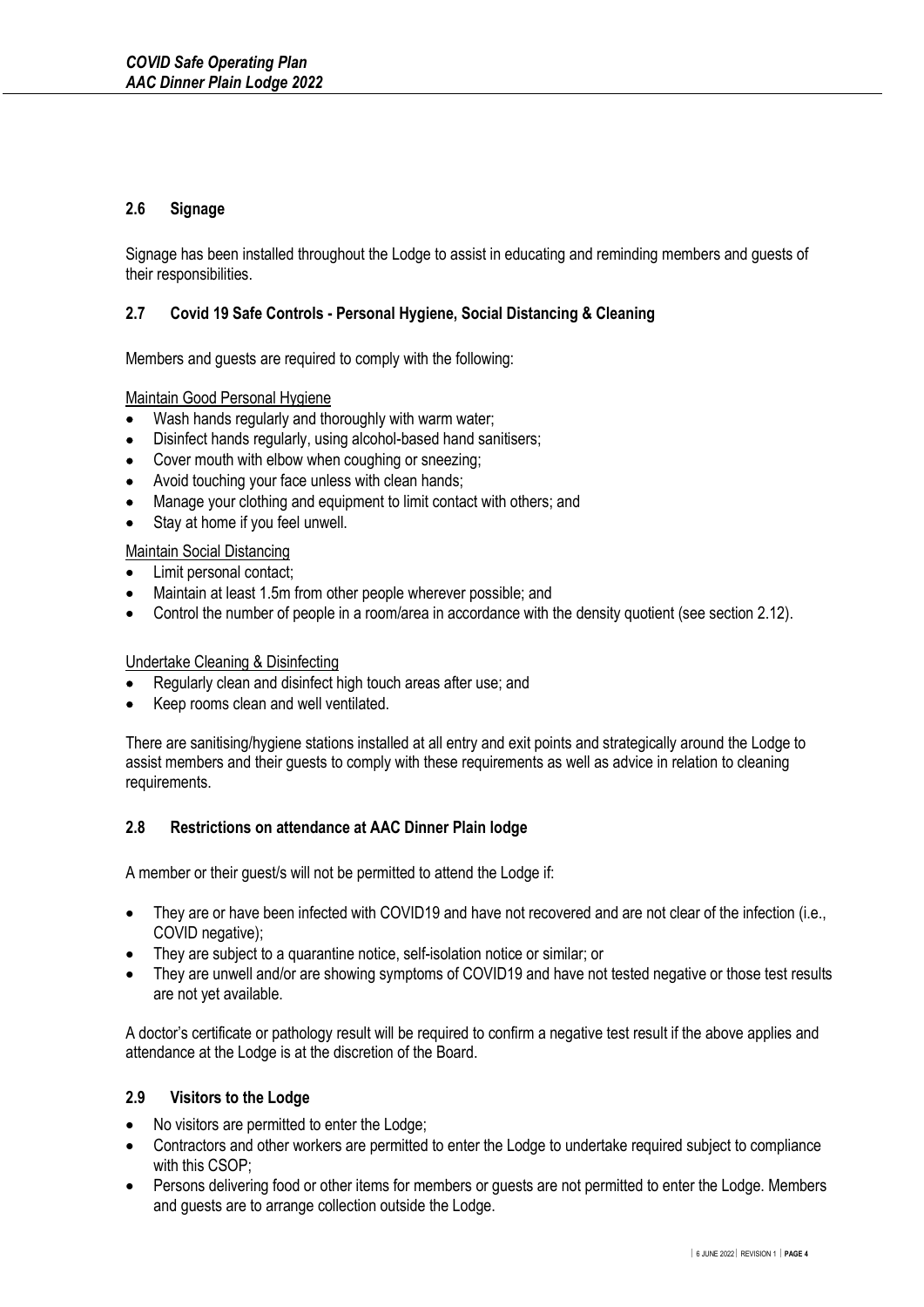#### 2.10 Occupation of Lodge

Due to various government restrictions and guidelines, the use of the Lodge during the COVID19 pandemic has changed in the following ways:

- There are restrictions on the number of people using the Lodge at any one time;
- There are restrictions as to how internal spaces can be used;
- There is a greater focus on continuous cleaning and hygiene; and
- There are requirements in the event that a member or guest is infected by COVID19 previously, whilst at the Lodge, or if they display COVID19 like symptoms.

The Lodge's response to each of these is set out below.

#### 2.11 Numbers using the Lodge

Within communal areas such as the dining room, the board had determined some density limits, that will promote social distancing of 1.5 metres.

| Location            | <b>Area</b>                                                                 | <b>Maximum permitted occupancy</b> |
|---------------------|-----------------------------------------------------------------------------|------------------------------------|
|                     |                                                                             | (AAOT - at any one time)           |
| Kitchen             | 15sqm<br>(if managers employed to cook meals,                               | 6                                  |
|                     | Managers only plus 3 other.                                                 |                                    |
|                     | Subject to restrictions on numbers. If                                      |                                    |
|                     | self catering, then only 6 adults in the                                    |                                    |
|                     | kitchen at any one time.                                                    |                                    |
| Pantry              | 5sqm                                                                        | $\overline{2}$                     |
|                     | two persons may access their                                                |                                    |
|                     | fridge/pantry. No children under 12<br>years of age to access fridge/pantry |                                    |
|                     | area                                                                        |                                    |
| Dining area         | 44sqm                                                                       | 22                                 |
|                     | Dining and Lounge are the one area as                                       |                                    |
|                     | not separated by any appropriate                                            |                                    |
|                     | structures                                                                  |                                    |
| Lounge              | 56sqm                                                                       | 28                                 |
| Bedrooms            | $>16$ sqm                                                                   | 4 per room.                        |
| Laundry             | 4sqm                                                                        | 2 adults from the same room at any |
|                     |                                                                             | one time may access the laundry.   |
| Drying room         | 7sqm                                                                        | One room at a time may access the  |
|                     |                                                                             | drying room.                       |
| Ski room            | 12sqm                                                                       | One room at a time may access the  |
|                     |                                                                             | ski room.                          |
| Spa                 |                                                                             | Only one room at a time            |
| <b>Black Sallie</b> | 19sqm                                                                       | 8                                  |

The following table sets out how this is currently applied to the Lodge.

The Lodge has beds for 34 members and guests at any one time. This season the lodge capacity has been capped at 32 members/guests (inclusive of two managers).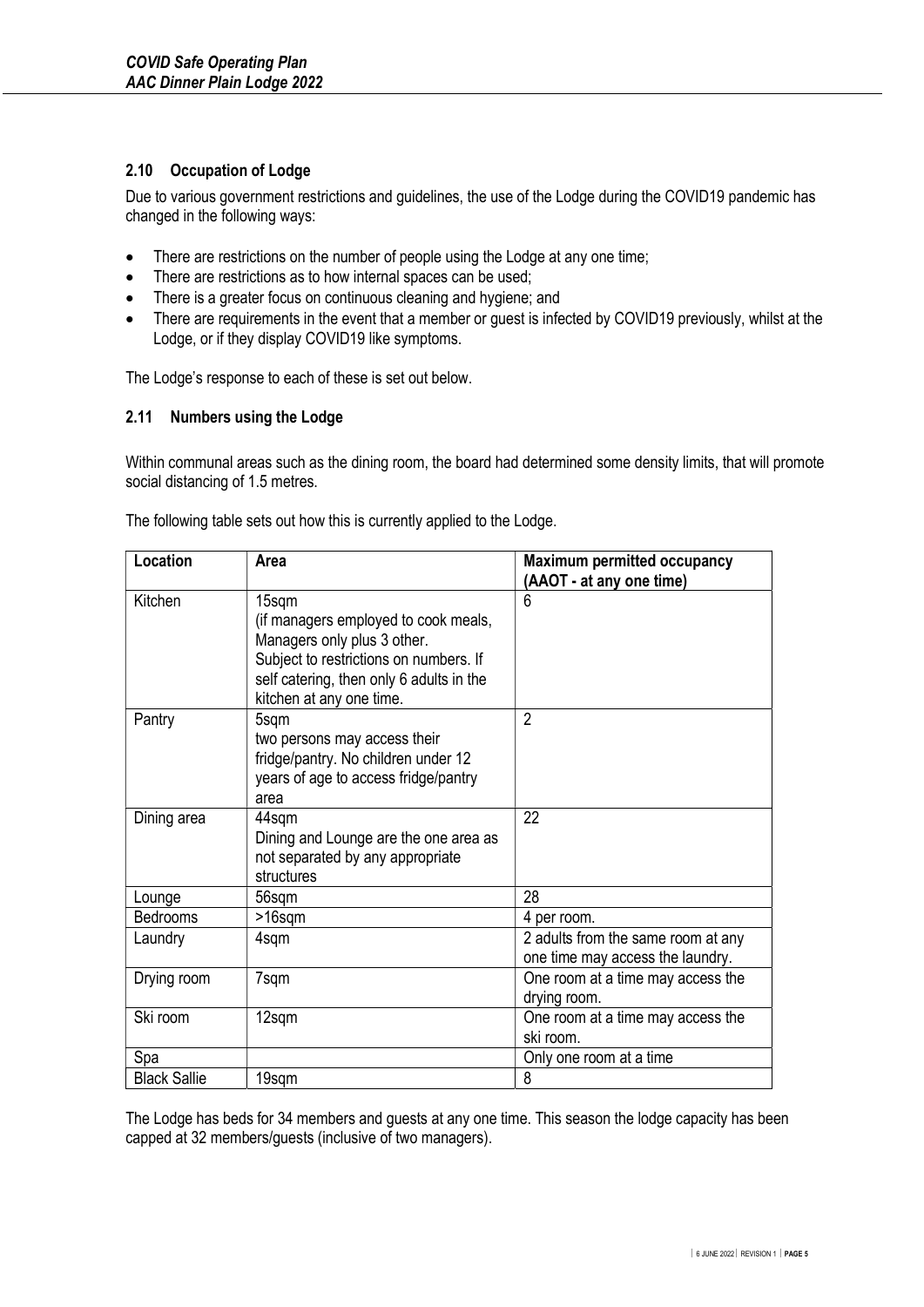The Board has adopted the above numbers as maximums, whilst recognising that for comfort, safety and ease of management lower densities are desirable and allow better social distancing. For the Off Peak and Winter seasons the maximum has been set at 30members and guests.

#### 2.12 Lodge Cleaning

Lodge Manager/s and or external parties if engaged are responsible for cleaning of the lodge. The checklist in Appendix B provides some guidance on the cleaning approach. Note that this list is not exhaustive.

#### NOTE: During the summer period, ALL members and guests are responsible for ensuring that the Lodge is cleaned regularly and in accordance with the guidelines set out in Appendix B of this CSOP.

#### 2.13 Actions in the Event of a COVID contamination in Lodge

If a person staying at or visiting the Lodge has or contracts COVID19, the following process will be undertaken:

- The infected person will immediately notify the Lodge Manager/s. The Lodge Manager/s will immediately notify the Board as well as all members and guests who are staying at the Lodge.
- Subject to any specific requirements issued by the Victorian Department of Health and Human Services, the infected person will leave the Lodge immediately or isolate in their room until departure is possible.
- If the infected person is a minor, their parent or guardian shall be responsible for the care of that minor and the parent or guardian will also be isolated.
- In accordance with current Victorian government requirement, members, guests, and workers (including Lodge Manager/s) who are deemed to be close contacts will be required to use a daily rapid antigen test for five (5) days. If a member or quest or subsequently tests positive to Covid 19, they will be required to leave the Lodge immediately or isolate in their room until departure is possible.
- If a Lodge Manager tests positive to Covid 19, the Lodge Manager will be required to isolate in their room for seven (7) days. During this period, no meals will be served, and members and guests will be refunded that portion of their booking fee relating to any meals which are not prepared. Members and guests may also be required to assist with the cleaning of Lodge in the event that an external cleaning contractor is unavailable at short notice.
- If required, The Victorian Department of Health and Human Services will be provided with a list of all members and guests by the Booking Officer without delay.
- All members of the Lodge will be advised of the infection.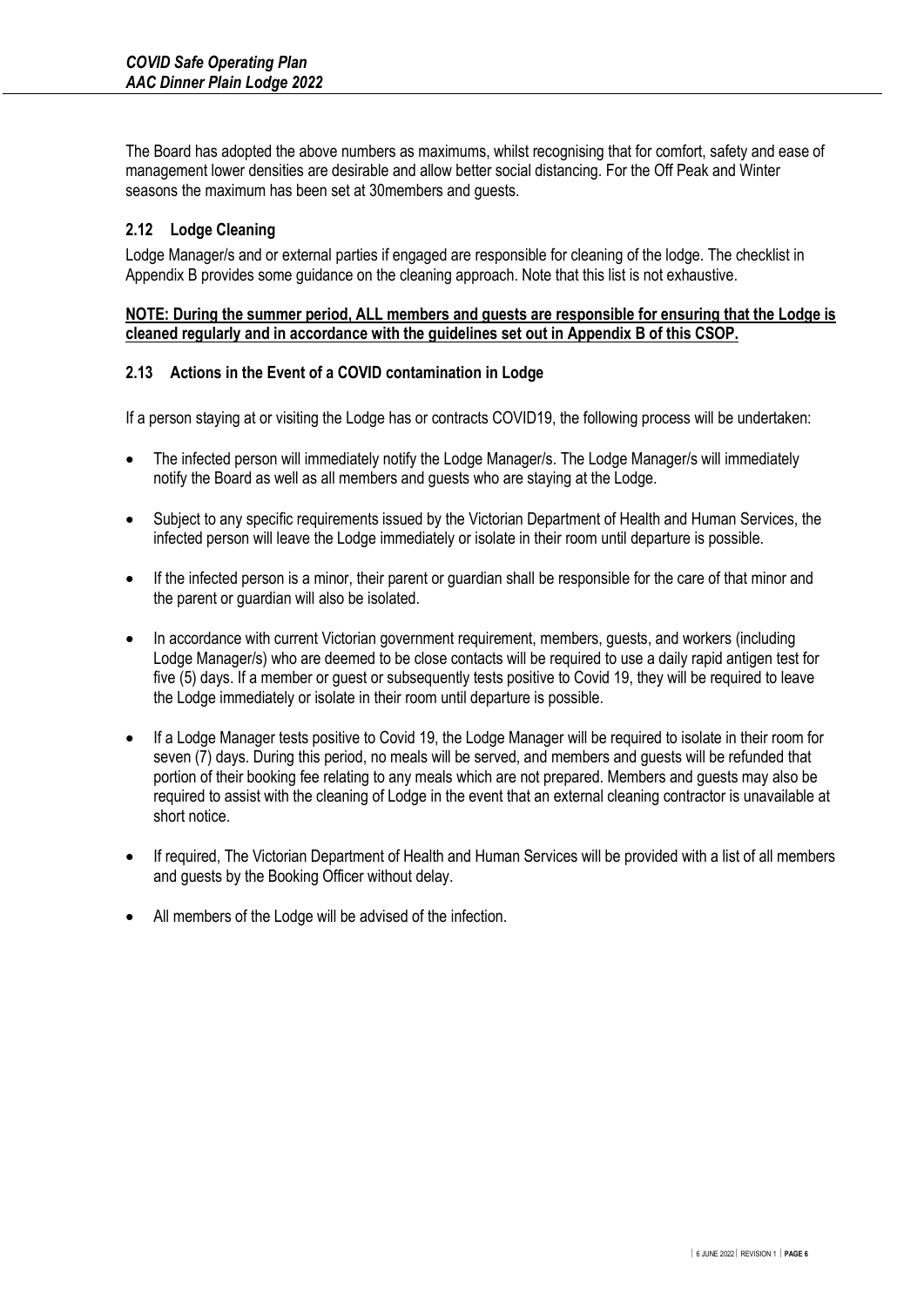## Appendix A

## Summary - Risk Management and COVID 19 Action Plan

The table below summarises the Board's assessment of identified risks and its response to the issues raised by COVID19.

| What is the risk?<br><b>Strategy</b>                                                                              |                                                                                                                                                                                                                                                                                                                                                                                     | <b>Action</b>                                                                                                                                                                                                                                                                                                                                                                                                                                                                                                                                                                                        |  |
|-------------------------------------------------------------------------------------------------------------------|-------------------------------------------------------------------------------------------------------------------------------------------------------------------------------------------------------------------------------------------------------------------------------------------------------------------------------------------------------------------------------------|------------------------------------------------------------------------------------------------------------------------------------------------------------------------------------------------------------------------------------------------------------------------------------------------------------------------------------------------------------------------------------------------------------------------------------------------------------------------------------------------------------------------------------------------------------------------------------------------------|--|
| Promotion of good hygiene and cleaning protocols within the Lodge to achieve infection prevention and<br>control. |                                                                                                                                                                                                                                                                                                                                                                                     |                                                                                                                                                                                                                                                                                                                                                                                                                                                                                                                                                                                                      |  |
| Ski room/entry                                                                                                    | Contamination when persons enter<br>$\bullet$<br>and touch surfaces, door handles,<br>security lock                                                                                                                                                                                                                                                                                 | Provide hand sanitizer station at entry to<br>$\bullet$<br>room<br>Daily cleaning/sanitizing<br>$\bullet$<br>COVID safe signs displayed<br>$\bullet$<br>Ensure social spacing & restriction of<br>$\bullet$<br>numbers. Only one room at a time in<br>room.                                                                                                                                                                                                                                                                                                                                          |  |
| Kitchen/pantry/fridge                                                                                             | High risk infection area due to<br>$\bullet$<br>communal cooking situation<br>Contamination when persons enter<br>$\bullet$<br>and touch surfaces, door handles,<br>garbage receptacles, dishwashers,<br>ovens, sinks, shared cutlery, shared<br>pots/pans, microwaves, ovens,<br>Contamination from food<br>$\bullet$<br>preparation<br>Social distancing constraints<br>$\bullet$ | Daily cleaning/sanitizing<br>$\bullet$<br>COVID safe signs displayed<br>$\bullet$<br>Ensure social spacing & restriction of<br>$\bullet$<br>numbers<br>Provide hand sanitizer station at both<br>$\bullet$<br>entry points to kitchen<br>Only the restricted number of members<br>$\bullet$<br>allowed to access the<br>kitchen/pantry/fridge areas at any one<br>time.<br>Provide specific guidance on use of the<br>$\bullet$<br>kitchen/fridge/pantry via signage.<br>Provide specific guidance on the<br>$\bullet$<br>number of members allowed to use the<br>kitchen/fridge/pantry via signage. |  |
| Dining room                                                                                                       | High risk infection area due to<br>$\bullet$<br>communal eating situation<br>Contamination when persons enter<br>$\bullet$<br>and touch surfaces, door handles,<br>heaters, windows, tables, chairs<br>Social distancing constraints<br>$\bullet$                                                                                                                                   | Sanitation stations<br>$\bullet$<br>Ensure physical spacing between tables<br>$\bullet$<br>(allocated to rooms) & restriction of<br>numbers<br>Co-ordinated dining times to ensure<br>٠<br>social spacing<br>Cleaning/sanitizing after every meal<br>$\bullet$<br>COVID19 safe signs displayed                                                                                                                                                                                                                                                                                                       |  |
| Lounge room                                                                                                       | High risk infection area due to<br>٠<br>communal seating situation<br>Contamination when persons enter<br>$\bullet$<br>and touch surfaces, door handles,<br>sit on seats<br>Social distancing constraints<br>٠                                                                                                                                                                      | Sanitation stations<br>٠<br>Hand washing notices required<br>Cleaning/sanitizing after every use<br>$\bullet$<br>COVID19 safe signs displayed<br>$\bullet$                                                                                                                                                                                                                                                                                                                                                                                                                                           |  |
| Bedrooms                                                                                                          | Infection transfer by pillows, linen,<br>$\bullet$<br>doonas, blankets, heaters, windows                                                                                                                                                                                                                                                                                            | Cleaning/sanitizing or bedroom &<br>$\bullet$<br>bathroom after use<br>Doonas and blankets to be washed at<br>$\bullet$<br>high temperature (or specific product) -                                                                                                                                                                                                                                                                                                                                                                                                                                  |  |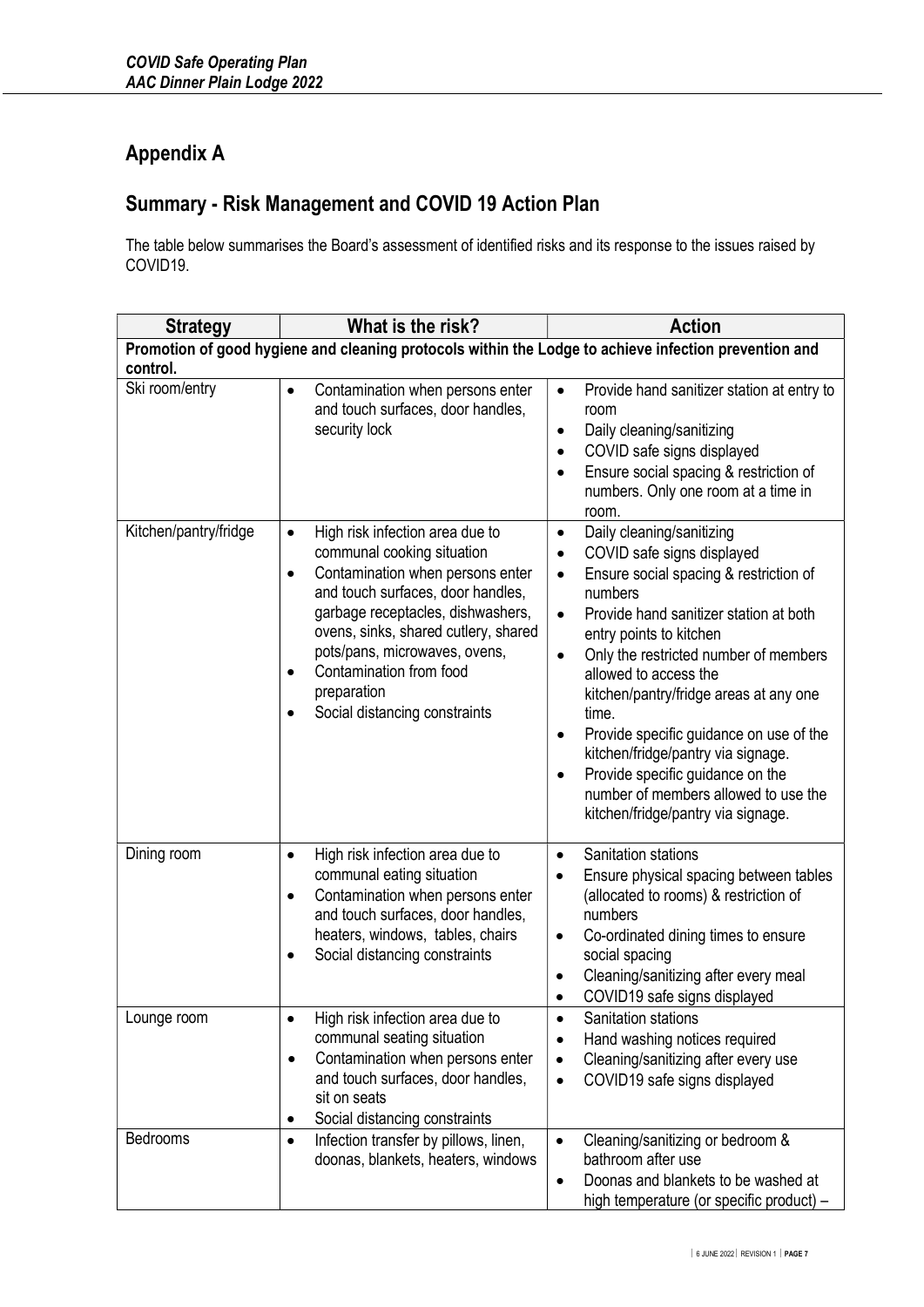|                                                                         |                                                                                                                                                                                                                                                                                                                                                                                                                                | triple sheeting                                                                                                                                                                                                                                                                                                                                                                                                                                                                                           |  |
|-------------------------------------------------------------------------|--------------------------------------------------------------------------------------------------------------------------------------------------------------------------------------------------------------------------------------------------------------------------------------------------------------------------------------------------------------------------------------------------------------------------------|-----------------------------------------------------------------------------------------------------------------------------------------------------------------------------------------------------------------------------------------------------------------------------------------------------------------------------------------------------------------------------------------------------------------------------------------------------------------------------------------------------------|--|
|                                                                         |                                                                                                                                                                                                                                                                                                                                                                                                                                | COVID19 safe signs displayed<br>$\bullet$                                                                                                                                                                                                                                                                                                                                                                                                                                                                 |  |
| General use areas<br>(including Black Sallie)<br>Laundry<br>Drying room | Contamination when persons enter<br>$\bullet$<br>and touch surfaces, door handles,<br>heaters, windows<br>Door handles, railings<br>$\bullet$<br>Contamination when persons enter<br>$\bullet$<br>and touch surfaces, door handles,<br>sinks, washing machine, dryer,<br>storage, heaters, windows<br>High risk infection area due to<br>$\bullet$<br>communal storage of ski clothes<br>exposed to resort facilities that may | Cleaning/sanitizing after use<br>$\bullet$<br>Sanitation stations<br>$\bullet$<br>Hand washing notices required<br>$\bullet$<br>COVID19 safe signs displayed<br>$\bullet$<br>Cleaning/sanitizing after every use<br>$\bullet$<br>Hand washing notices required<br>$\bullet$<br>COVID19 safe signs displayed<br>$\bullet$<br>Only one room at a time to access<br>$\bullet$<br>laundry.<br>It must be wiped with disinfectant daily,<br>$\bullet$<br>clothes and ski gear separated by room<br>occupation. |  |
|                                                                         | be contaminated<br>Contamination when persons enter<br>$\bullet$<br>and touch surfaces, door handles,<br>heaters                                                                                                                                                                                                                                                                                                               | Only one room at a time to be in the<br>$\bullet$<br>drying room.                                                                                                                                                                                                                                                                                                                                                                                                                                         |  |
| General                                                                 | Provide tools for people to use to<br>$\bullet$<br>self check and sanitize.                                                                                                                                                                                                                                                                                                                                                    | Forehead thermometer in lodge.<br>٠<br>Ensure adequate cleaning and PPE<br>supplies are available                                                                                                                                                                                                                                                                                                                                                                                                         |  |
|                                                                         | Managing numbers within the Lodge at any one time to achieve social distancing guidelines                                                                                                                                                                                                                                                                                                                                      |                                                                                                                                                                                                                                                                                                                                                                                                                                                                                                           |  |
| Kitchen                                                                 |                                                                                                                                                                                                                                                                                                                                                                                                                                | 6 people at any one time allowed in the                                                                                                                                                                                                                                                                                                                                                                                                                                                                   |  |
| Fridge/Freezer/pantry                                                   |                                                                                                                                                                                                                                                                                                                                                                                                                                | kitchen<br>2 persons at any one time allowed in this<br>area                                                                                                                                                                                                                                                                                                                                                                                                                                              |  |
| Dining area                                                             |                                                                                                                                                                                                                                                                                                                                                                                                                                | 22                                                                                                                                                                                                                                                                                                                                                                                                                                                                                                        |  |
| Lounge                                                                  |                                                                                                                                                                                                                                                                                                                                                                                                                                | 28                                                                                                                                                                                                                                                                                                                                                                                                                                                                                                        |  |
| Bedrooms                                                                |                                                                                                                                                                                                                                                                                                                                                                                                                                | Four per room.                                                                                                                                                                                                                                                                                                                                                                                                                                                                                            |  |
| Laundry                                                                 |                                                                                                                                                                                                                                                                                                                                                                                                                                | 2 adults at a time.                                                                                                                                                                                                                                                                                                                                                                                                                                                                                       |  |
| Drying room                                                             |                                                                                                                                                                                                                                                                                                                                                                                                                                | One room at a time.                                                                                                                                                                                                                                                                                                                                                                                                                                                                                       |  |
| Ski room                                                                |                                                                                                                                                                                                                                                                                                                                                                                                                                | One room at a time.                                                                                                                                                                                                                                                                                                                                                                                                                                                                                       |  |
| <b>Black</b>                                                            |                                                                                                                                                                                                                                                                                                                                                                                                                                | 8                                                                                                                                                                                                                                                                                                                                                                                                                                                                                                         |  |
| Sallie                                                                  |                                                                                                                                                                                                                                                                                                                                                                                                                                |                                                                                                                                                                                                                                                                                                                                                                                                                                                                                                           |  |
|                                                                         | Focusing on good cleaning protocols as advised by government                                                                                                                                                                                                                                                                                                                                                                   |                                                                                                                                                                                                                                                                                                                                                                                                                                                                                                           |  |
|                                                                         | Lack of understanding of hygiene<br>needs and cleaning protocols                                                                                                                                                                                                                                                                                                                                                               | Provide relevant guidelines for all<br>$\bullet$<br>persons<br>Requirement to follow guidelines<br>$\bullet$<br>Government physical distancing posters<br>$\bullet$<br>in plain sight throughout the lodge.                                                                                                                                                                                                                                                                                               |  |
|                                                                         | Lack of suitable products/facilities<br>$\bullet$<br>for cleaning                                                                                                                                                                                                                                                                                                                                                              | Ensure sanitizing facilities are present in<br>$\bullet$<br>appropriate locations, provide signage.<br>Ensure adequate supplies on hand<br>$\bullet$                                                                                                                                                                                                                                                                                                                                                      |  |
| Having a plan for any COVID19 outbreaks within the Lodge                |                                                                                                                                                                                                                                                                                                                                                                                                                                |                                                                                                                                                                                                                                                                                                                                                                                                                                                                                                           |  |
|                                                                         | Lack of risk management approach                                                                                                                                                                                                                                                                                                                                                                                               | Ensure plan prepared, adopted,<br>$\bullet$<br>implemented and revised as needed.                                                                                                                                                                                                                                                                                                                                                                                                                         |  |
|                                                                         | Lack of communication and<br>$\bullet$<br>accountability                                                                                                                                                                                                                                                                                                                                                                       | Define who, when, what for infection<br>$\bullet$<br>control                                                                                                                                                                                                                                                                                                                                                                                                                                              |  |
|                                                                         | Infection in Lodge<br>$\bullet$                                                                                                                                                                                                                                                                                                                                                                                                | Define the steps needed for addressing<br>$\bullet$                                                                                                                                                                                                                                                                                                                                                                                                                                                       |  |
|                                                                         |                                                                                                                                                                                                                                                                                                                                                                                                                                |                                                                                                                                                                                                                                                                                                                                                                                                                                                                                                           |  |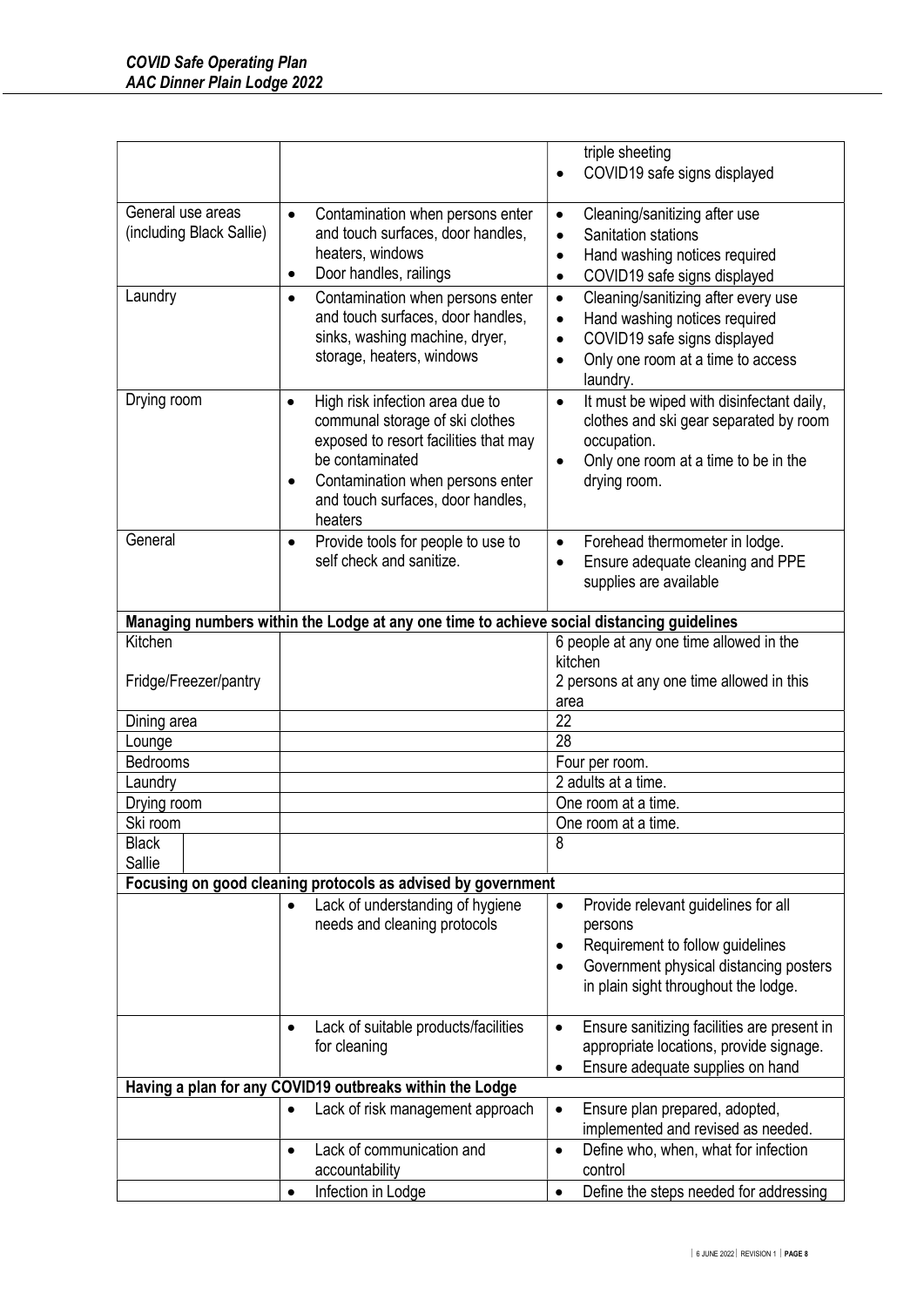|                                      |                                                             | infections within the Lodge and potential<br>infections, as well as steps to notify<br>authorities and contacts in conformity<br>with government<br>guidelines/requirements |
|--------------------------------------|-------------------------------------------------------------|-----------------------------------------------------------------------------------------------------------------------------------------------------------------------------|
|                                      | People arriving with infections                             | Ensure booking process vets guests to<br>$\bullet$<br>confirm symptom free<br>Include signed waiver<br>Place onus on members/guests to<br>declare infection                 |
| <b>Communication with membership</b> |                                                             |                                                                                                                                                                             |
|                                      | Risk of miscommunications or lack<br>of education/awareness | Develop communications plan around<br>$\bullet$<br>the risk management plan<br>Guests to be educated on CSOP.<br>Various notices throughout the lodge                       |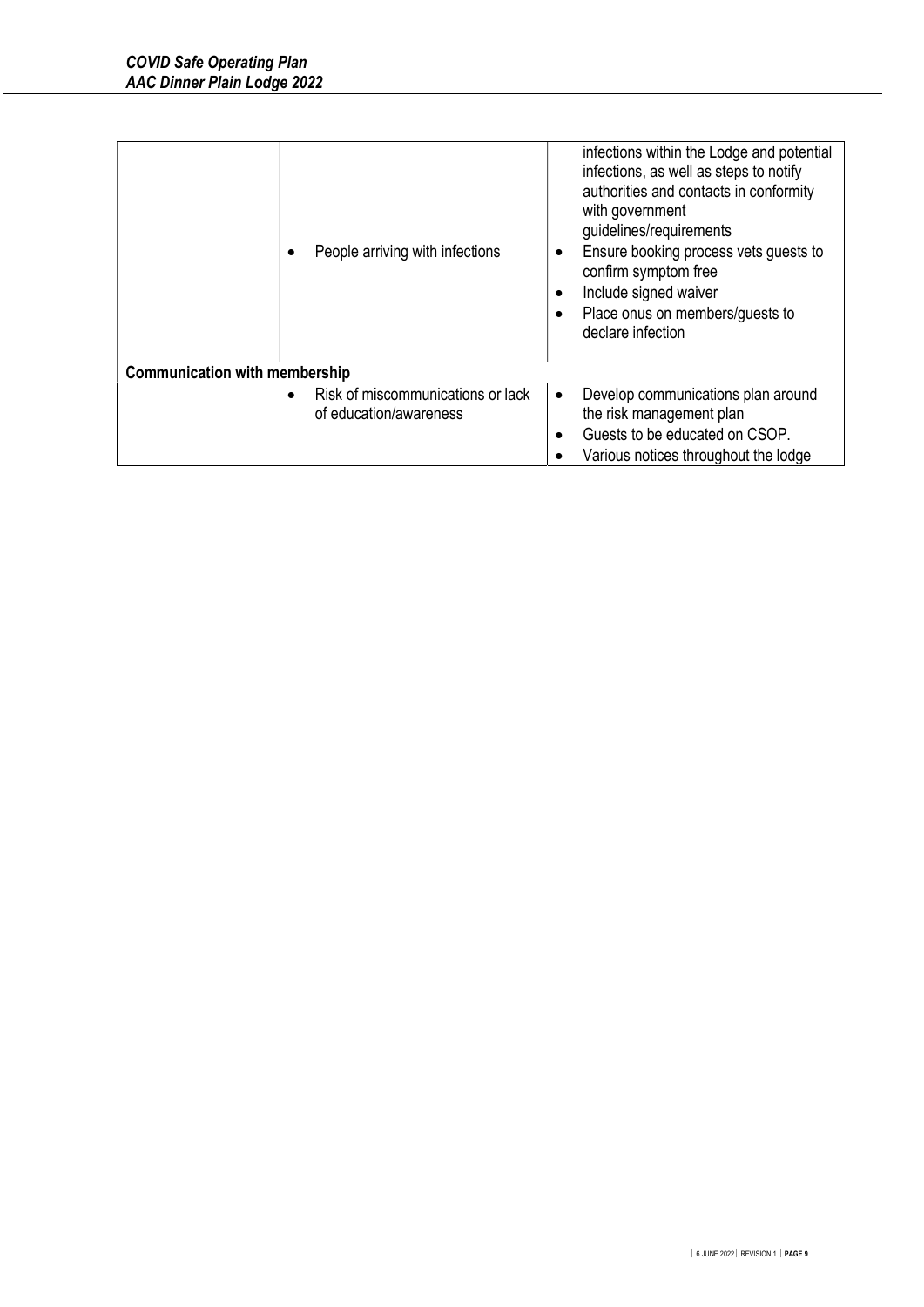## Appendix B: Cleaning guidelines to help prevent the spread of COVID-19 based on Federal/State Guidelines.

| Method/Approach                                                               | <b>Actions</b>                                                                                                                                                                                                                                   |
|-------------------------------------------------------------------------------|--------------------------------------------------------------------------------------------------------------------------------------------------------------------------------------------------------------------------------------------------|
| Ventilate rooms before you clean.                                             | Allow fresh air to circulate for at least 20 minutes. If possible, leave all windows open during the entire<br>cleaning process.                                                                                                                 |
| Wash your hands thoroughly before and after each cleaning.                    | Use soap and water, and scrub for at least 20 seconds. If that's not possible, use a hand sanitizer with at least<br>70% alcohol.                                                                                                                |
| Wear disposable gloves while you clean.                                       | Gloves should be thrown out after cleaning each space. Make sure to wash your hands immediately after<br>gloves are removed                                                                                                                      |
| Clean, then disinfect.                                                        | Cleaning is when you use soap or detergent and water to remove dirt, germs and impurities.<br>Disinfecting refers to the use of chemicals like bleach or alcohol to kill germs. Doing both is the best way to<br>reduce the spread of infection. |
| Use the right disinfectant.                                                   | Diluted household bleach solutions, cleaning products with at least 70% alcohol, and most common<br>disinfectants are believed to be effective against the coronavirus. Bleach is a strong chemical and care<br>should be taken when using it.   |
| Focus on frequently touched surfaces.                                         | Light switches, doorknobs, and tap handles are just a few of the areas you'll need to disinfect.                                                                                                                                                 |
| Lounges and other soft, porous surfaces.                                      | Carefully remove any visible dirt or grime, then use the appropriate cleaner for the material. If possible,<br>machine-wash items according to the manufacturer's instructions.                                                                  |
| Wash all linen at the highest heat setting recommended by<br>the manufacturer | That includes mattress covers, kitchen towels, and blankets. Wear gloves when handling dirty laundry.                                                                                                                                            |
| Consider vacuum risks                                                         | Change vacuum filters every vacuum cycle.                                                                                                                                                                                                        |

## General Cleaning Checklist for Lodge Areas

| Area<br>ltems<br>ean/disintect<br>. . |
|---------------------------------------|
|---------------------------------------|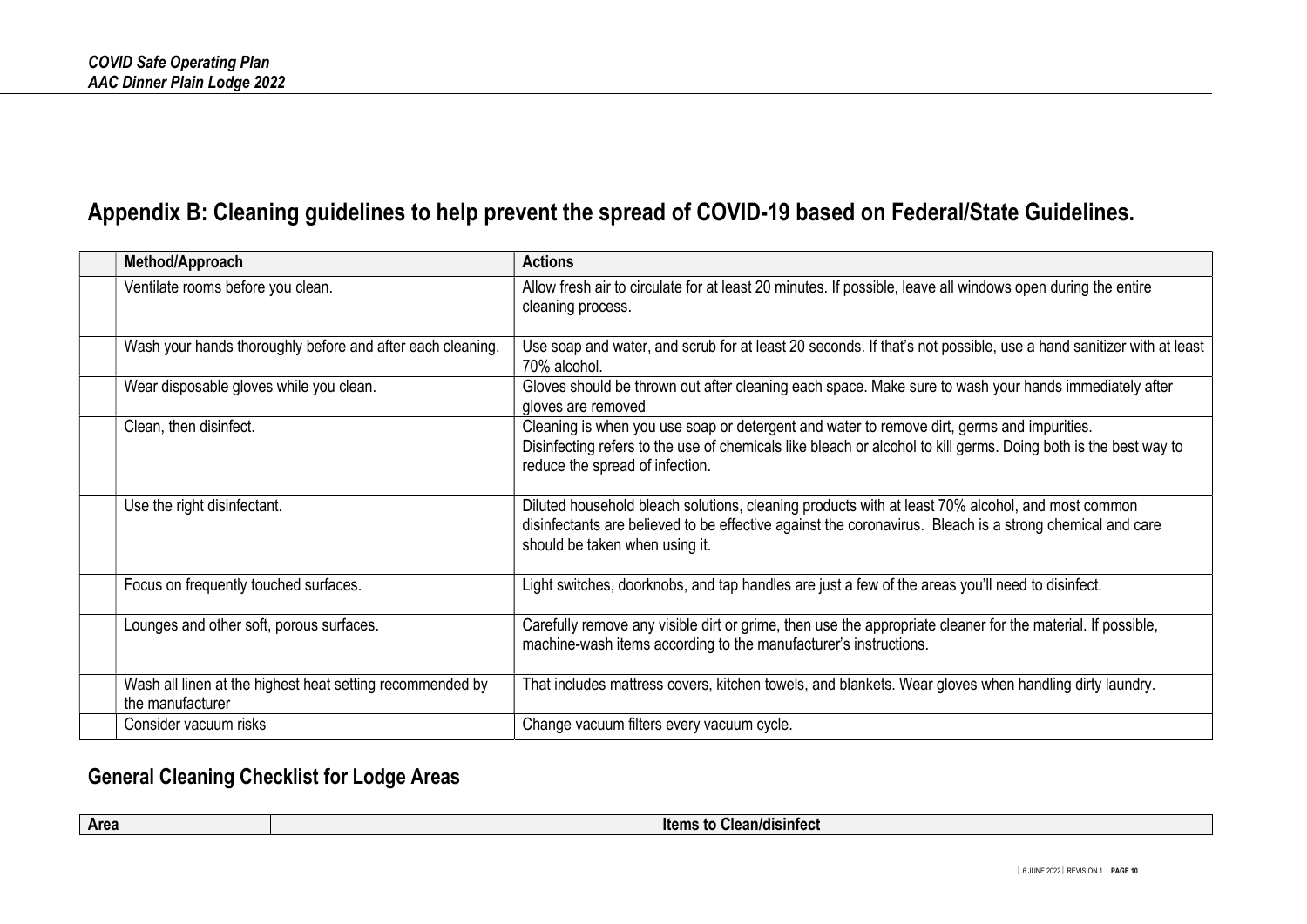| General                | Doorknobs/surfaces                       | Laundry - sinks, washers, storage      |
|------------------------|------------------------------------------|----------------------------------------|
|                        | Cleaning appliances:                     | Light switches/pulls                   |
|                        | Fans and lamp chains                     | Railings                               |
|                        | Garbage and recycling bins               | Tabletops                              |
|                        | Hairdryers                               | Thermostats/heaters                    |
|                        | Hanging space                            | Window sills and window handles        |
|                        | Ironing boards and irons                 | Vacuum cleaners                        |
|                        | Keys/keypads                             | Washer/dryer units                     |
| Kitchen                | All utensils, appliances, pots/pans, etc | Kitchenware that isn't dishwasher safe |
|                        | Cabinet handles and pulls                | Sinks, benchtops                       |
|                        | <b>Doorknobs</b>                         | Ovens/microwaves                       |
|                        | <b>Dishwashers</b>                       | Fridges - handles, internal areas      |
|                        |                                          | Window sills and window handles        |
| Pantry                 |                                          |                                        |
| <b>Bathrooms</b>       | Shower curtains/doors                    | Tap handles and spouts                 |
|                        | Showers and tubs                         | <b>Toilets</b>                         |
|                        | <b>Sinks</b>                             | Window sills and window handles        |
| Dining                 | <b>Doorknobs</b>                         | Railings                               |
|                        | Railings                                 | Tabletops/seats                        |
|                        | Lamp chains/switches                     | Window sills and window handles        |
|                        | Light switches/pulls                     |                                        |
| Lounge including Black | <b>Doorknobs</b>                         | Lounges especially arm rests           |
| Sallie                 | Railings                                 | Railings                               |
|                        | Lamp chains/switches                     | Tabletops                              |
|                        | Light switches/pulls                     | Window sills and window handles        |
| <b>Bedrooms</b>        | Hangers and luggage racks                | Cupboards/dressers                     |
|                        | Bedheads/foot                            | Bedding - doonas, pillows, linen       |
|                        | Nightstands/side tables                  | Window sills and window handles        |
| Ski room               |                                          |                                        |
| Drying/boot room       |                                          |                                        |
|                        |                                          |                                        |